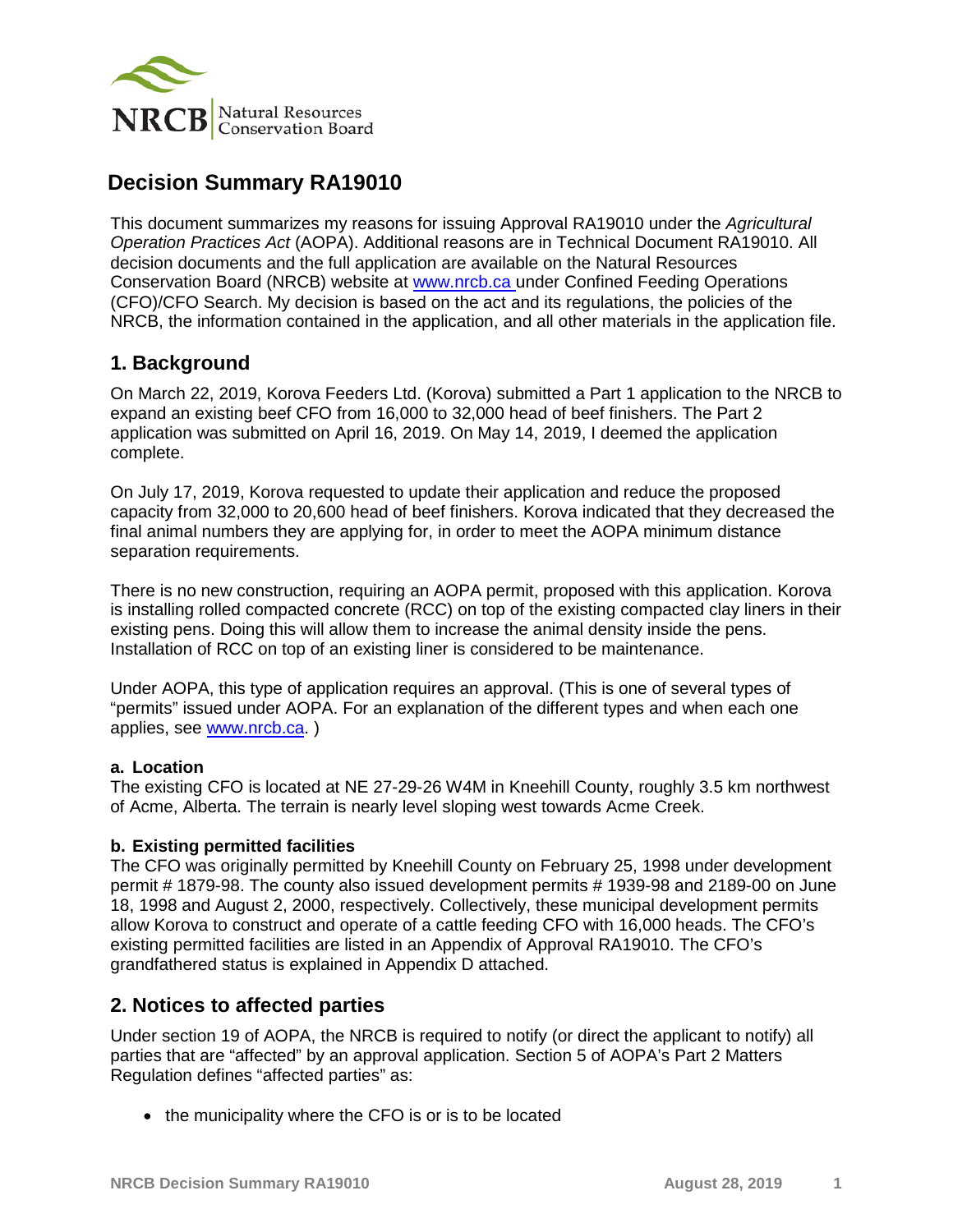- any other municipality whose boundary is within a specified distance from the CFO, depending on the size of the CFO
- all individuals who own or reside on land within a specified distance from the CFO, depending on the size of the CFO

On the original application (32,000 head of beef finishers), the notification distance was 4.0 miles. (The NRCB refers to this distance as the "affected party radius"); however, after Korova updated their animal numbers to 20,600 heads of beef finisher, the affected party radius is reduced to 3.0 miles.

Municipalities that are affected parties are defined by the act to be "directly affected" and are entitled to provide evidence and written submissions. Kneehill County is an affected party (and therefore also directly affected party) because the proposed CFO expansion is located within its boundaries.

Mountain View County and the Village of Acme were also an affected party because they boundaries were within the original 4 miles affected party radius; however, after Korova updated their increase in animal numbers, Mountain View County is outside the updated 3 miles affected party radius, and and the Village of Acme is still inside the updated 3 miles radius.

All other parties who receive notice of the application may request to be considered "directly affected." Under NRCB policy, all individuals who own or reside on land within the affected party radius are presumed to be "directly affected" if they submit a written response to the notice within the prescribed timeline (See NRCB Operational Policy 2016-7: *Approvals*, part 6.2. There were no written responses submitted by individuals that own or reside on land beyond the updated 3.0 miles affected party radius (See section 4 and appendix B for more details).

Under section 20 of the act, all directly affected parties are entitled to a reasonable opportunity to provide evidence and written submissions regarding the application.

All directly affected parties are also entitled to request an NRCB board review of the approval officer's decision on the approval application.

The NRCB published notice of the application in the Mountain View Gazette on May 14, 2019 and the Three Hills Capital on May 15, 2019 and posted the full application on the NRCB website for public viewing. The NRCB also mailed referral letters and a copy of the complete application to Kneehill County, Mountain View County, the Village of Acme, Alberta Health Services (AHS), Alberta Environment and Parks (AEP), Harvest Hills Gas Co-op Ltd., and NAL Resources Limited. Six hundred and forty courtesy letters were sent to people identified by Kneehill County, Mountain View County and the Village of Acme as owning or residing on land within the original 4.0 miles affected party radius.

After the deadline for submission of statement of concerns, I also forwarded all traffic concerns to Alberta Transportation (AT).

## **3. Responses from the municipalities and referral agencies**

I received responses from Kneehill County, Mountain View County, AEP, and AHS. At my request, I also received a response from AT. No response was received from the Village of Acme, Harvest Hill Gas Co-op Ltd., and NAL Resources Limited.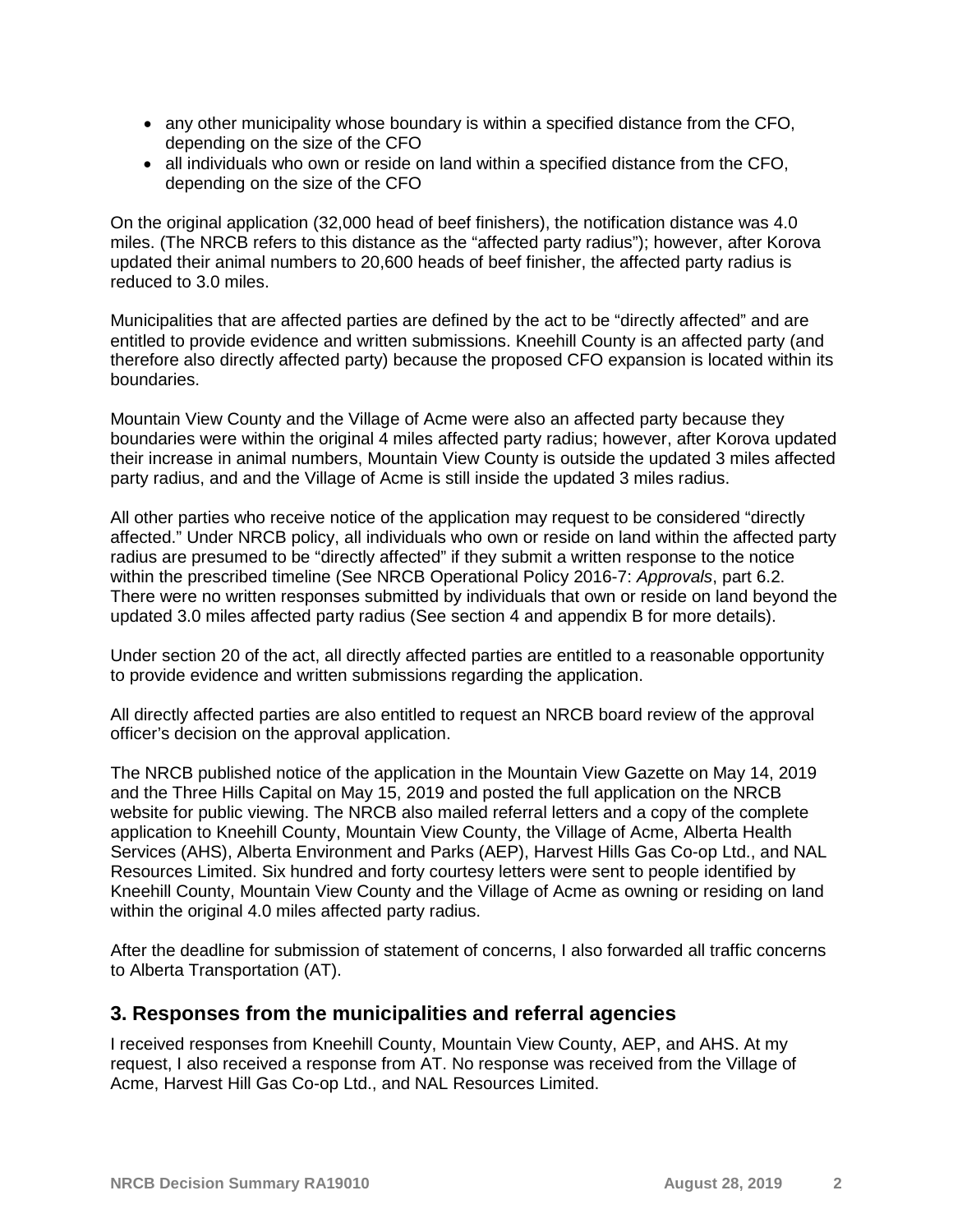Ms. Barb Hazelton, manager of planning and development with Kneehill County, provided a written response on behalf of the county. As noted in section 2, Kneehill County is a directly affected party.

Ms. Hazelton stated that the county (municipal planning commission) has no concerns with this application. Ms. Hazelton indicated that the county's transportation department has a concern regarding potential damage to roads. This concern, and the application's consistency with Kneehill County's municipal development plan (MDP), are addressed in appendix A and B, attached.

Ms. Peggy Grochmal a development and permitting officer with Mountain View County, provided a written response on behalf of the county, indicating that the county has no concerns with this application.

The NRCB also received a response from Mr. Keith Lee, an AHS executive officer / public health inspector, he did not raise concerns with the application. At my request, the officer provided a second written response addressing the health related concerns raised by some of the directly affected individuals (See Appendix B for a summary of this response).

Ms. Michele Buchwitz, a development & planning technologist with AT, responded to my request to address the traffic and safety concerns. In her response letter, Ms. Buchwitz, indicated that there is no need for a development permit from AT, and that the department does not foresee any problems with the proposed expansion of the feedlot (See Appendix B for a summary of this response).

## **4. Responses from other directly affected parties**

The NRCB received seven responses from 11 individuals.

All of the 11 people who submitted responses own or reside on land within the updated 3 mile radius for affected persons. Because of their location within this radius, they are presumed to be directly affected by the application. There were no written responses submitted by individuals that own or reside on land beyond the updated 3.0 miles affected party radius.

The directly affected parties raised concerns regarding:

- Increase in odours, noise, and flies
- Groundwater quality
- Groundwater supply and usage
- Surface water
- Health issues
- Animal welfare
- Increase of truck traffic and its implication into traffic safety and dust
- Property values
- Increase in transient workers

These concerns are addressed in Appendix B.

## **5. Environmental risk screening of existing facilities**

As part of my review of this application, I assessed the risk to surface water and groundwater posed by the CFO's existing manure storage facilities. I used the NRCB's environmental risk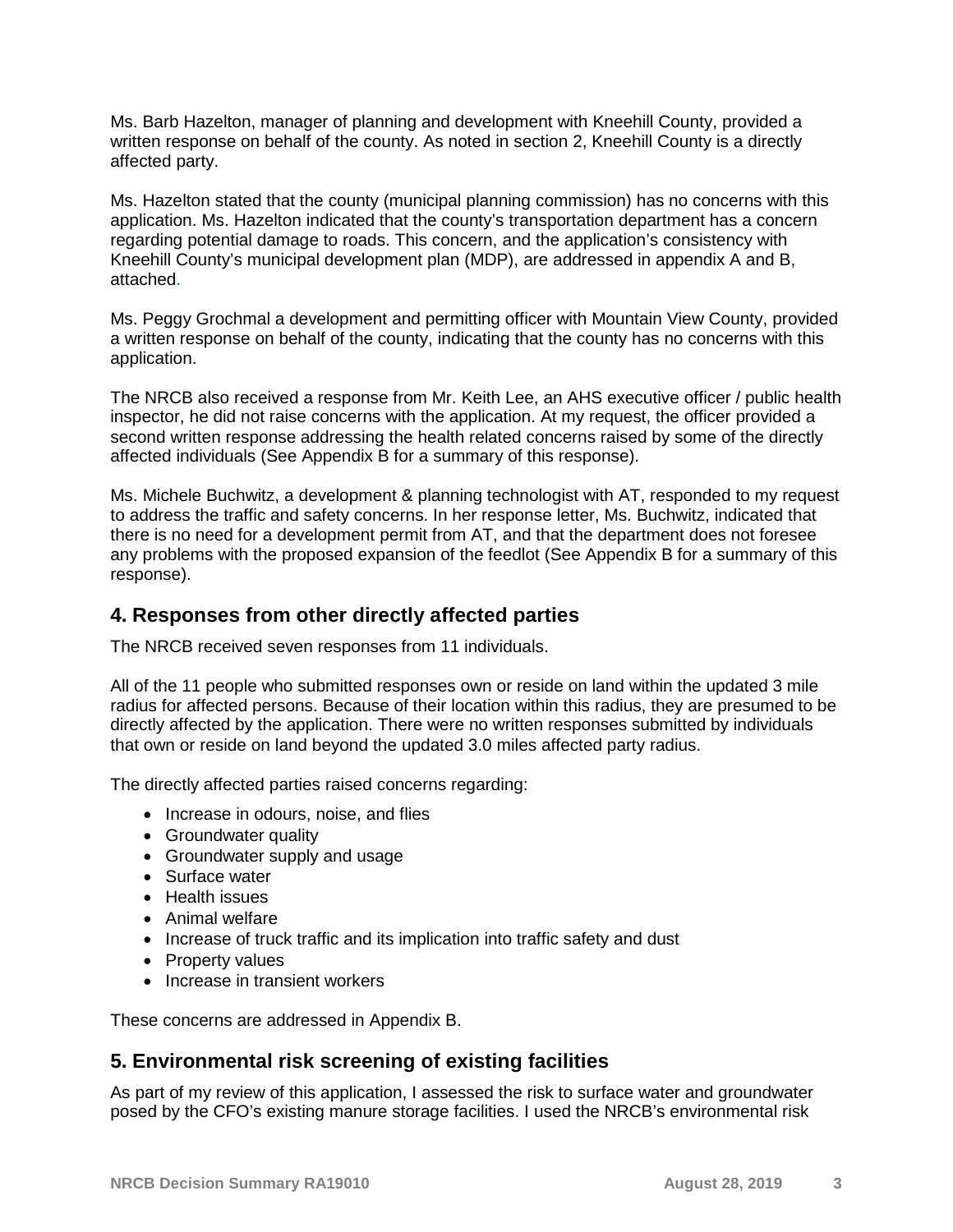screening tool for this purpose (see NRCB Operational Policy 2016-7: *Approvals*, part 8.13). The tool provides for a numeric scoring of risks, which can fall within either a low, moderate, or high risk range. (A complete description of this tool is available under CFO/Groundwater and Surface Water Protection on the NRCB website at [www.nrcb.ca.](http://www.nrcb.ca/))

All of the CFO's existing facilities pose a low potential risk to groundwater and surface water (The CFO's existing facilities are listed in the Appendix to Approval RA19010.)

# **6. Other factors considered**

The application meets all relevant AOPA requirements, with the terms and conditions summarized in part 7. $^{\text{1}}$  $^{\text{1}}$  $^{\text{1}}$ 

In addition, the proposed CFO expansion is consistent with the land use provisions of Kneehill County's municipal development plan. (See Appendix A for a more detailed discussion of the county's planning requirements.)

With respect to the act's technical requirements, the proposed CFO expansion:

- Meets the required AOPA setbacks from all nearby residences (AOPA setbacks are known as the "minimum distance separation" requirements, or MDS)
- Meets the required AOPA setbacks from water wells, springs and common bodies of water
- Has sufficient means to control surface runoff of manure
- Meets AOPA's nutrient management requirements regarding the land application of manure
- Meets AOPA groundwater protection requirements for the design of floors and liners of manure storage facilities

In addition, I assessed the effects of the proposed CFO expansion on the environment. Consistent with NRCB policy, I determined that these effects are acceptable because the application meets all of AOPA's technical requirements. As set out in Appendix B, I have carefully considered the concerns raised by the directly affected parties, and in my view, those concerns have been addressed, and mitigated, by the application and conditions. I also presumed that the application's effects on the economy and community are acceptable, and that the proposed CFO expansion is an appropriate use of land. Under NRCB policy, these determinations are based on the application's consistency with the municipal development plan. (See NRCB Operational Policy 2016-7: *Approvals*, part 8.7.3.) After considering the concerns from the directly affected parties, the comments from the referral agencies, and the feedback from Kneehill County, I find these presumptions are not rebutted.

When preparing this decision summary, I received technical assistance from Scott Cunningham, an environmental specialist with the NRCB.

# **7. Terms and conditions**

Approval RA19010 specifies the new permitted livestock capacity as 20,600 head beef finishers.

Approval RA19010 also contains terms that the NRCB generally includes in all AOPA approvals, including terms stating that the applicant must follow AOPA requirements and must adhere to

<span id="page-3-0"></span>1. For a summary of these requirements, please see the [2008 AOPA Reference Guide,](http://www1.agric.gov.ab.ca/$department/deptdocs.nsf/all/epw5592) available on the NRCB website at [www.nrcb.ca/about/documents.](http://www.nrcb.ca/about/documents)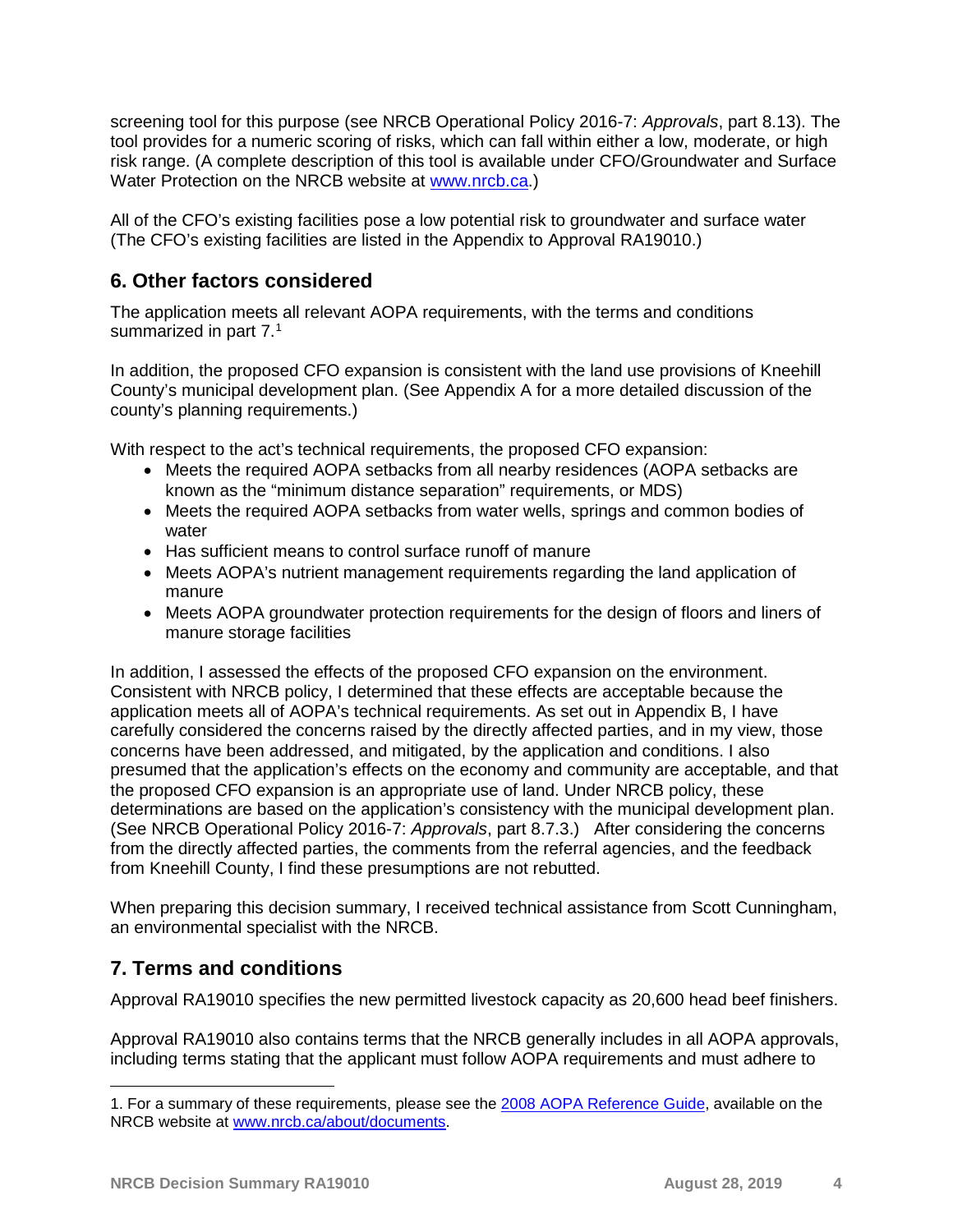the project descriptions in their application and accompanying materials.

In addition to the terms described above, Approval RA19010 includes a condition that:

• Requires Korova Feeders to keep ongoing records of the number and type of livestock on site.

For an explanation of the reasons for this condition, see Appendix C.

### **a. Conditions carried forward from previously issued permits**

For clarity, and pursuant to NRCB policy, I consolidated Kneehill County development permit #s 1879-98, 1939-98 and 2189-00 with Approval RA19010 (see NRCB Operational Policy 2016-7: *Approvals*, part 10.5). Consolidating permits generally involves carrying forward all relevant terms and conditions in the existing permits into the new permit, with any necessary changes or deletions of those terms and conditions, and then cancelling all existing permits once the new permit is issued. This consolidation is carried out under section 23 of AOPA, which enables approval officers to amend AOPA permits on their own motion.

Therefore, in addition to containing the new terms and conditions summarized above, Approval RA19010 includes all existing terms and conditions in Kneehill County development permit #1939-98, except the terms and conditions noted below. Construction conditions that are being carried forward and that have been met, are identified and included in an appendix to the new approval.

Pursuant to section 23 of AOPA (approval officer amendments), I have determined that several conditions from development permit #1939-98, should be deleted and therefore are not carried forward to Approval RA19010. My reasons for deleting these conditions are provided in Appendix C.

## **8. Conclusion**

Approval RA19010 is issued for the reasons provided above, in the attached appendices, and in Technical Document RA19010.

Korova Feeders' deemed approval, including municipal development permit #s 1879-98, 1939- 98 and 2189-00, are therefore cancelled, unless Approval RA19010 is held invalid following a review and decision by the NRCB's board members or by a court, in which case development permit #s 1879-98, 1939-98 and 2189-00 will remain in effect.

August 28, 2019

(Original Signed) Francisco Echegaray, P.Ag. Approval Officer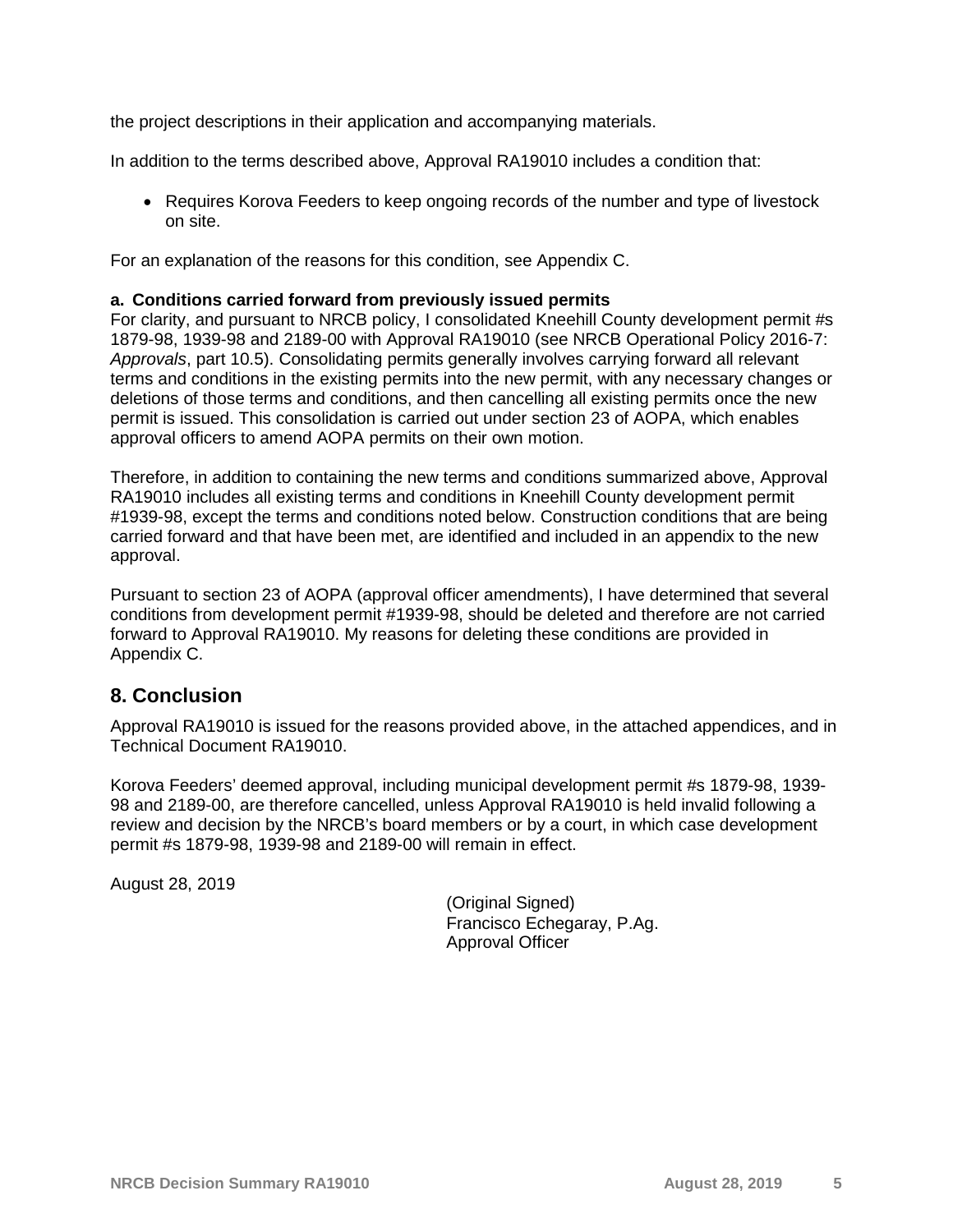# **Appendices:**

- A. Consistency with the municipal development plan
- B. Concerns raised by directly affected parties
- C. Explanation of conditions in Approval RA19010
- D. Grandfathering determination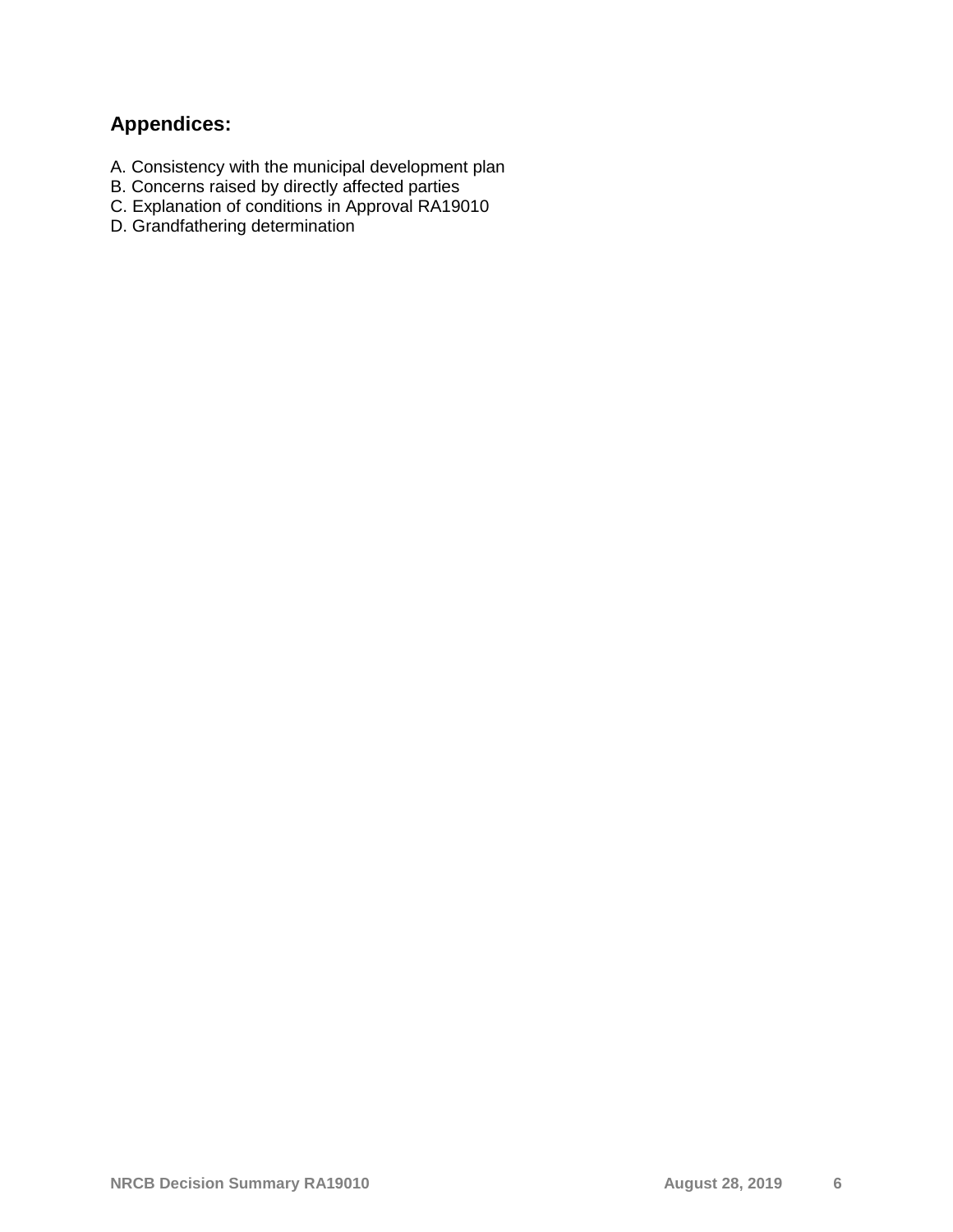# **APPENDIX A: Consistency with the municipal development plan**

Under section 20 of AOPA, an approval officer may approve an application for an approval only if the approval officer finds that the application is consistent with the "land use provisions" of the applicable municipal development plan (MDP).

The NRCB interprets the term "land use provisions" as covering MDP policies that provide generic directions about the acceptability of various land uses in specific areas and that do not call for discretionary judgements relating to the acceptability of a given confined feeding operation (CFO) development. (See NRCB Operational Policy 2016-7: *Approvals*, part 8.2.5.) Under this interpretation, the term "land use provisions" also excludes MDP policies that impose procedural requirements. In addition, section 20(1.1) of the act precludes approval officers from considering MDP provisions "respecting tests or conditions related to the construction of or the site" of a CFO or manure storage facility, or regarding the land application of manure. (These types of MDP provisions are commonly referred to as MDP "tests or conditions.")

Korova's CFO is located in Kneehill County and is therefore subject to that county's MDP. Kneehill County adopted the latest revision to this plan on July 18, 2017, under Bylaw #1735.

As relevant here:

Policy 11 of the MDP states that "no new or expansions of existing confined feeding operations (CFOs) will be allowed in the following areas:

- (i) In hazard lands or environmentally sensitive lands as defined by the province,
- (ii) Within 1.6 kilometres (1 mile) of any hamlet or grouped Country Residential development, or
- (iii) Within 1.6 kilometres (1 mile) of an urban fringe area or an Inter-municipal Development Plan boundary

Korova's CFO is not located within any of these setbacks or exclusion zones.

For these reasons, I conclude that the application is consistent with the land use provisions of Kneehill County's MDP. The county's response supports my conclusion.

In my view, under the sections for Agriculture, and for Plan Implementation and Monitoring, the MDP clearly intends to incorporate Kneehill County's Land Use Bylaw (LUB) #1773 (see NRCB Operational Policy 2016-7: *Approvals*, part 8.2.3). Accordingly, I considered the LUB. Under that bylaw, the subject land is currently zoned agriculture district. CFOs are not specifically listed within the land use bylaw as permitted or discretionary use. Ordinarily, a land use that is not listed as either permitted or discretionary in a district is meant to be prohibited in that district. However, I interpret this omission of CFOs as reflecting the county's intent not to address CFOs in its LUB (given the NRCB's permitting role since AOPA came into effect in 2002).

For these reasons, I conclude that the proposed CFO expansion is not inconsistent with the LUB.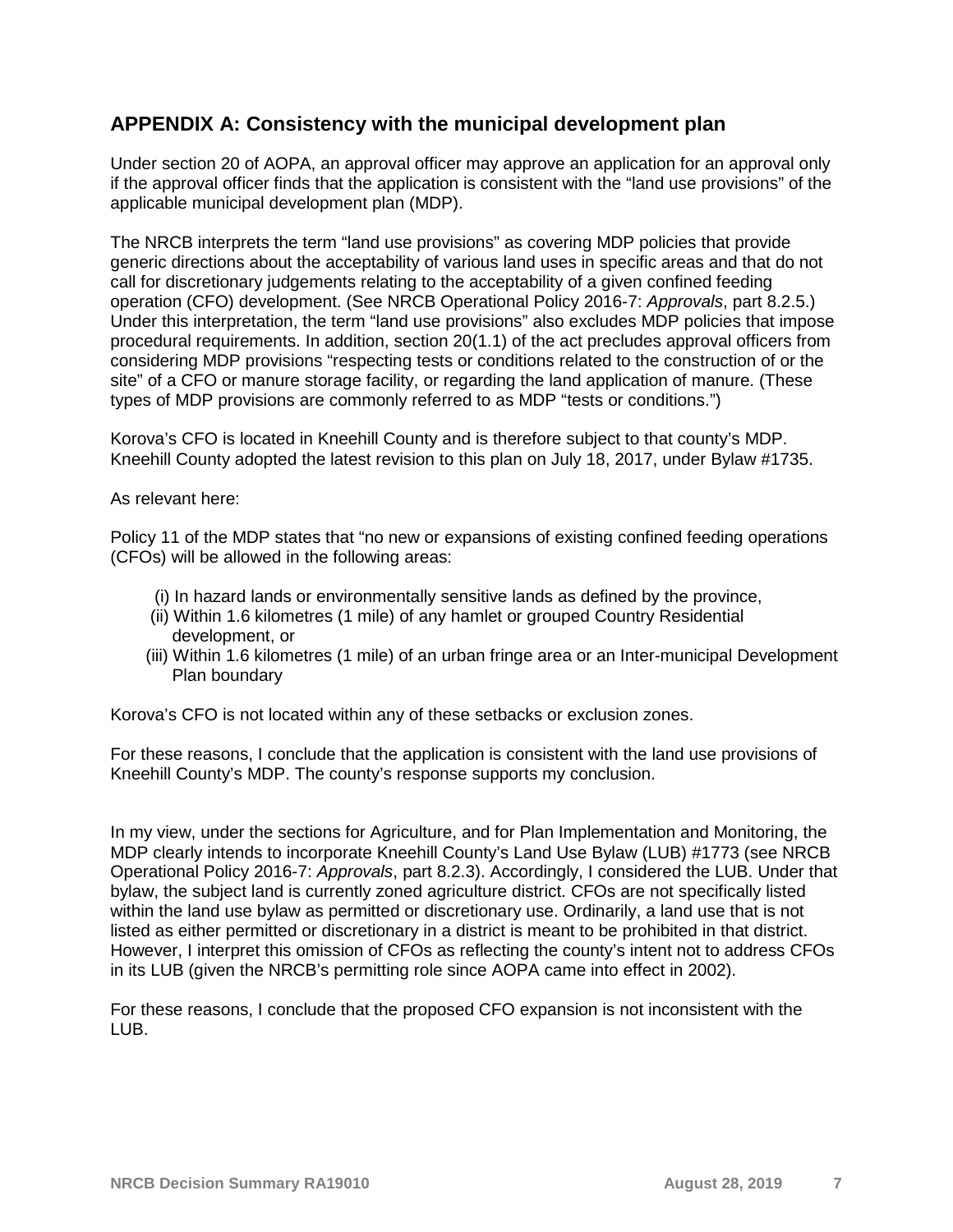# **APPENDIX B: Concerns raised by directly affected parties**

The following individuals, who submitted a response, own or reside on land within the "affected party radius," as specified in section 5(c) of the Agricultural Operation, Part 2 Matters Regulation.

There were no additional responses submitted by individuals beyond the updated 3.0 miles affected party radius, and up to the original 4.0 miles affected party radius.

Alexander and Krysten Corbel NW 31-29-26 W4M

Darwin Eaket SE 3-30-26 W4M

Brain and Sera Fradgley SE 26-29-26 W4M

Glenn Harding 224 Main Street, Acme

Peter and Linda Henley NE 34-29-26 W4M

Todd and Bonnie Hopkins 418 Fowler Street, Acme

JK Sawchuk SE 26-29-26 W4M

The directly affected parties raised a number of concerns which are listed and summarized below, together with my analysis and conclusions:

**1. Increase in odours (air quality), noise, flies and pests** – Many of the individuals expressed concern about a potential increase in odours, noise (from truck traffic), flies, and the impact on air quality and their quality of life due to odours.

#### **Approval officer's conclusions**:

AOPA's minimum distance separation (MDS) is a means for mitigating odour and other nuisance impacts from confined feeding operations (CFOs). Korova's CFO is located outside of the required 884 m MDS from existing residences. The closest respondent's residence is located more than 1,060 from the CFO.

Notwithstanding the CFO's distances to its nearest neighbours, it is reasonable to expect that they will experience some odours and other potential nuisances when the CFO increases their animal numbers.

Operators are expected to control flies, and other pests, at their operation. The Standards and Administration Regulation requires "the owner or operator of a CFO to employ reasonable measures to control the level of infestation of flies (section 20(1))."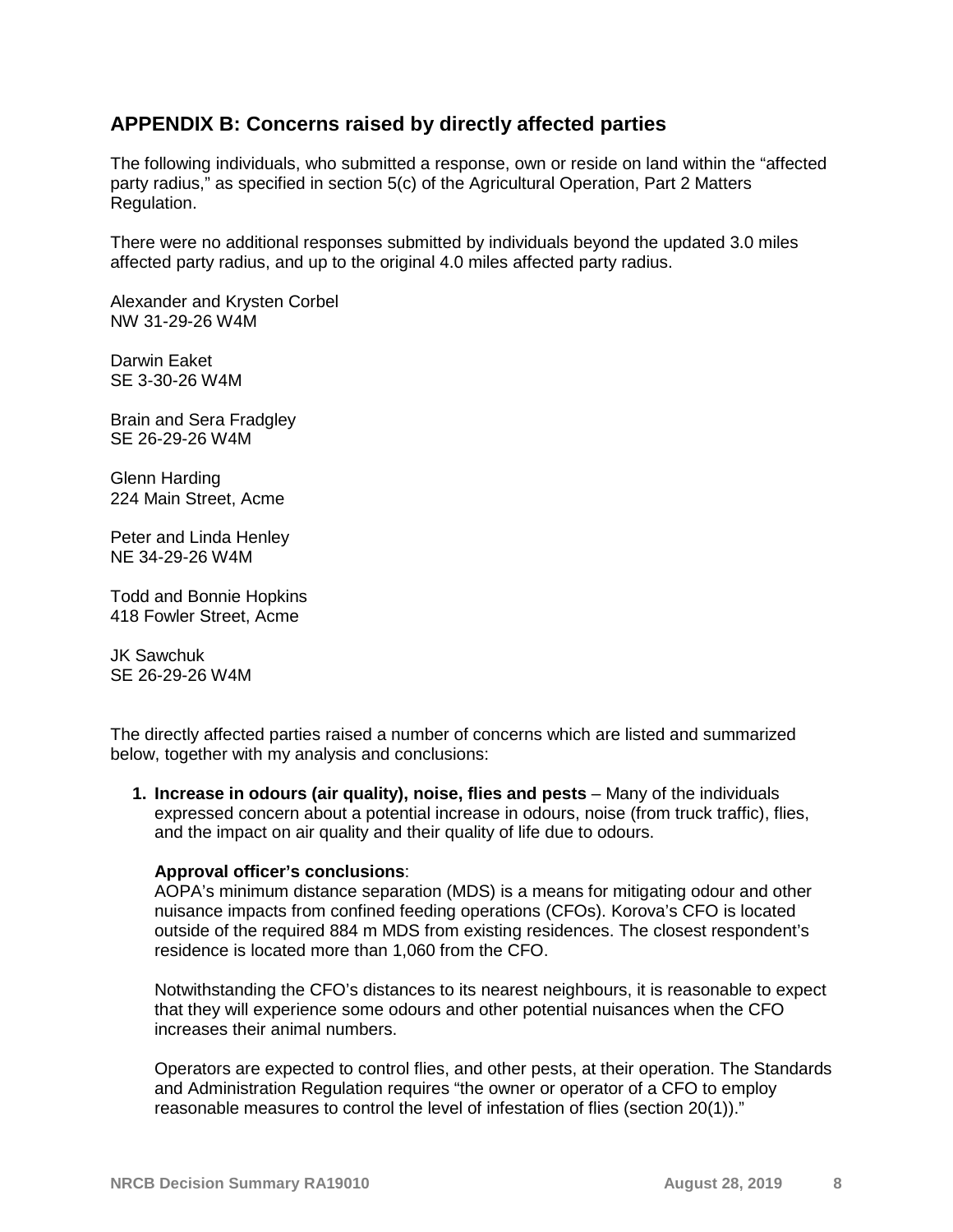Often, any issues that arise relating to the operation of a CFO, and other disagreements, can be resolved through good communication between neighbours and the CFO operator. However, if a member of the public has concerns regarding a CFO, including whether or not the operation is complying with AOPA, they may contact the NRCB through its toll free response line (1-866-383-6722 or 310-0000). An NRCB inspector will follow up on the concern.

**2. Groundwater supply -** The potential impact on groundwater quantity was a significant concern for some of the parties. The respondents expressed concerns that the increase in animal numbers at the CFO will have an impact on the aquifer that the surrounding community also uses.

### **Approval officer's conclusions**

Alberta Environment and Parks (AEP) is responsible for licencing and monitoring the supply of groundwater in the province. The water licencing process includes an opportunity for neighbours to provide input. Therefore, for efficiency and to avoid inconsistent regulation, NRCB approval officers generally do not consider water supply concerns when reviewing AOPA permit applications, other than ensuring that applicants sign one of the water licensing declarations listed in the Part 2 application form. (This declaration is on page 3 of Technical Document RA19010.)

In an email addressed to Korova, a senior water administrator technologist at AEP requested the annual water requirement for the operation, and indicated that if the annual water requirement is greater than the water authorized by existing licences or registrations, then Korova must apply for a licence under the *Water Act.*

Korova is reminded that they are responsible for obtaining the appropriate water licence for the proposed expansion in animal numbers at the CFO. If Korova expands the CFO after I issue Approval RA19010, but before receiving its water licence, any such expansion is at their own risk if the water licence application is denied.

A copy of this decision will also be forwarded to AEP for its information.

**3. Groundwater quality -** Several individuals raised concerns that manure and urine would contaminate groundwater. The concerns included the potential contamination with e-coli and coliforms.

#### **Approval officer's conclusions**

As noted in the decision summary above, and documented in Technical Document RA19010, the existing CFO facilities meet all AOPA technical requirements. AOPA requirements do not, of course, guarantee zero risk. Nevertheless, several of these requirements are designed to prevent or minimize manure leakage from CFO facilities and thus to prevent manure from reaching and contaminating groundwater. Because the existing CFO facilities meet or exceed these requirements, I concluded that the level of groundwater risk posed by these facilities is low.

As noted in section 5 of the decision summary, I assessed the CFO's existing facilities, using the NRCB's environmental risk screening tool (ERST), in order to determine the level of risk they pose to groundwater. The CFO's facilities pose a low risk to groundwater.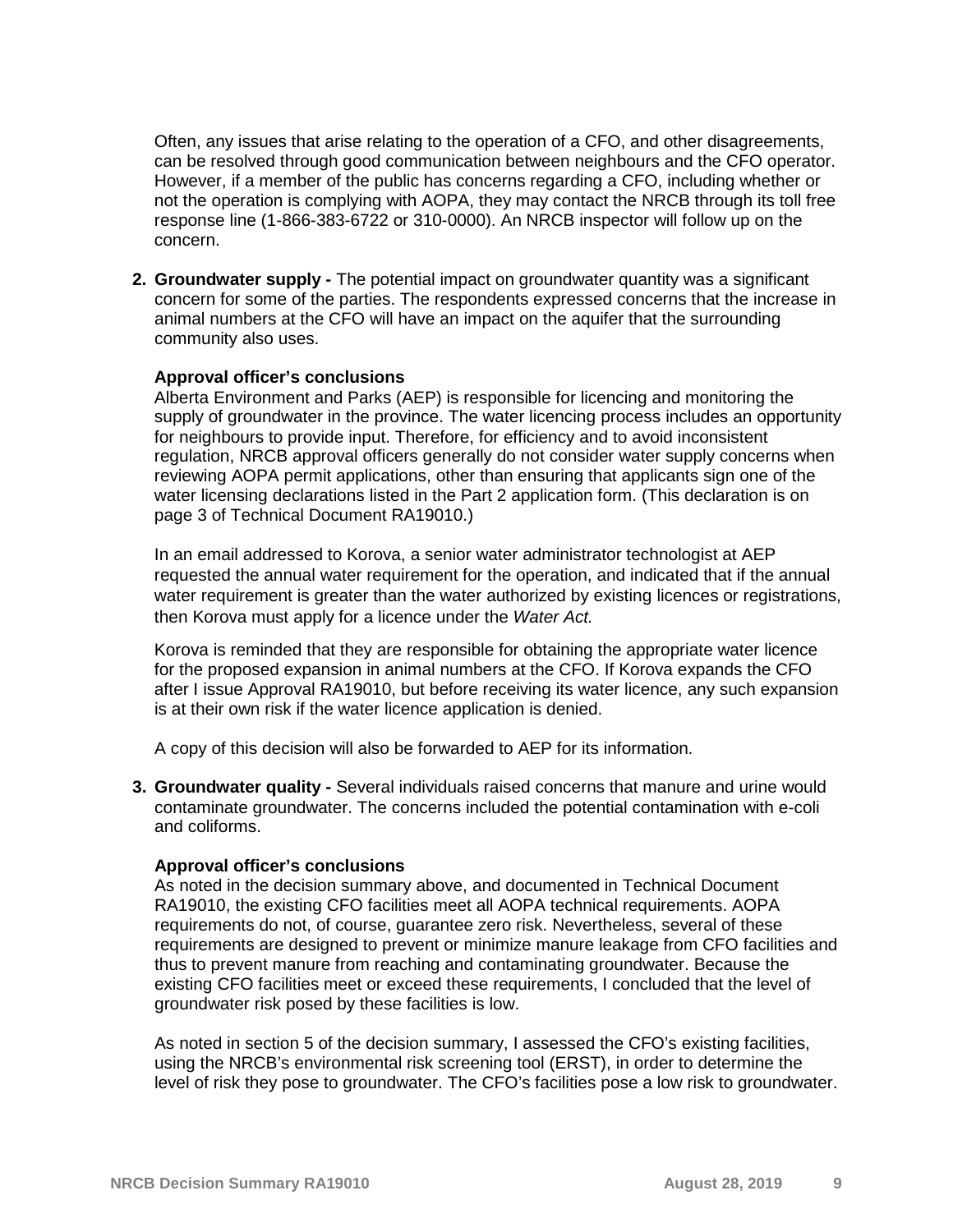Regulations under AOPA set nutrient application limits to prevent the soils from being overloaded with nitrogen and minimize the potential for groundwater to be impacted by manure (Standards and Administration Regulation, section 25). AOPA also requires operators to test soils on farmland to which manure is applied for salts and nitrogen at least every three years, and to make these records available for inspection by the NRCB.

**4. Surface water** – A few of the concerns received by the NRCB were related to the impact of the CFO on the quality of the surface water, and runoff to surrounding waterways.

#### **Approval officer's conclusions**

AOPA and its regulations contain several requirements to prevent or minimize manure leakage from CFO facilities and thus to prevent CFO manure from reaching and contaminating surface water. Two of these requirements are the setbacks from springs and common bodies of water set out in section 7(1)(a) and (c) of the Standards and Administration Regulation, which prohibits the construction of a manure storage facility or manure collection area less than 100 m from a spring and less than 30 m from a common body of water. "Common body of water" is a defined term in the legislation.

During my site visits, I did not note any springs or common bodies of water within 100 m and 30 m, respectively, of where the existing CFO is located. I also verified these distances by reviewing available air photos. The proposed CFO expansion meets these AOPA requirements.

As noted in section 5 of the decision summary, I assessed the CFO's existing facilities, using the NRCB's ERST, in order to determine the level of risk they pose to surface water. The CFO's facilities pose a low risk to surface water.

The information included in the decision summary above, and further documented in Technical Document RA19010, indicates that the proposed CFO expansion meets all AOPA technical requirements. Because the CFO meets or exceeds these requirements, I concluded that the level of risk to surface water posed by the CFO facilities is low.

Incidences of non-compliance can be reported to the NRCB's 24 hour a day response line 1-866-383-6722 or 310-0000 (toll free line). NRCB inspectors investigate all complaints.

**5. Health issues –** One of the respondents was concerned about the health impacts due to the CFO expansion in animal numbers.

#### **Approval officer's conclusions**

AOPA does not expressly require approval officers to consider the health effects of a proposed development, when deciding whether to issue an approval under the act.

Approval officers, however, refer all applications to Alberta Health Services (AHS) for its information, and for AHS to identify any potential health issues related to the proposed developments.

In a letter dated June 13, 2019, an AHS Executive Officer/ Public Health Inspector described the feedlot site, the topography of the site, the water wells and common bodies of water on site, the manure management used by the feedlot, and the dead animal disposal used by the feedlot. The officer/inspector stated that the CFO appears to be well managed and operated, that the site is organized and tidy, that the pens are in good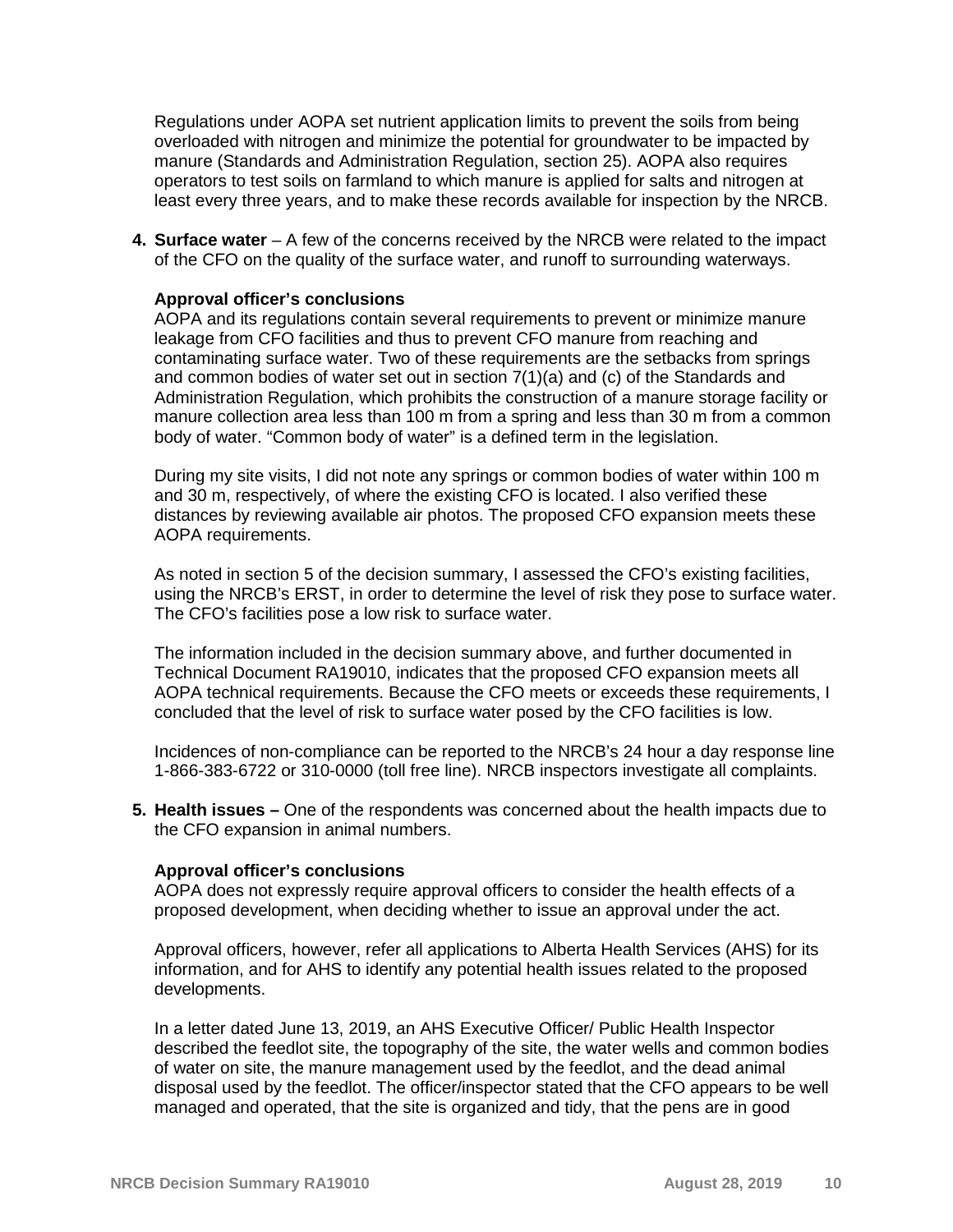repair, and that AHS has not received any public health concerns about the CFO.

The AHS officer/inspector concluded his response indicating that AHS has no objections to the propose increase in animal capacity at the existing CFO, as long as the CFO is operated and maintained in accordance to all applicable regulations, codes and standards.

As per NRCB Operational Policy 2016-7: *Approvals*, part 8.8., I referred the application to AHS for its comments. After the deadline for submission of statement of concerns, I also referred all SOCs that identified health concerns and issues to AHS.

The AHS officer/inspector submitted a second letter to the NRCB on July 30, 2019, addressing the health related statement of concerns. AHS' response stated the following:

"Contamination of Water Supplies – Water Quality (groundwater & surface water): Areas where manure is stored must have a hydraulic conductivity that meets the requirements of Alberta Environment and the NRCB. Alberta Health Services does not oversee this requirement, however, if the hydraulic conductivity requirements are met, it should provide an adequate degree of protection of groundwater resources. Final disposal of manure will be by application onto land that the applicant owns or has access to (in writing). Land application of animal manures is an acceptable method of disposal provided that it does not contaminate any surface water or groundwater sources, and is conducted in accordance with industry standards and Codes of Practice. It is recommended that water wells for domestic use be completed in a confined aquifer, which offers protection from contaminants migrating vertically from the surface down. Alberta Health Services does not recommend consuming water from unconfined aquifers (first groundwater layer or shallow wells) without treatment including adequate filtration and disinfection, regardless of whether there is a CFO nearby or not.

As for the six water wells that are currently in use for the CFO, I don't foresee any significant impacts to these wells as long as the runoff control system is in place and is working as intended and designed.

#### Noise Pollution:

Concerns regarding the noise generated from grain trucks and cattle liners is not typically a health related concern, but it may be a municipal concern if Kneehill County has a noise bylaw in place.

#### Objectionable Odors:

There will always be odors associated with confined feeding operations, particularly when it comes to beef feedlot facilities. Odors, in and by themselves, from CFOs are generally not considered to be a health hazard provided that all aspects of the CFO are being operated in accordance with industry standards and codes of practice. However, there are a number of strategies that could be employed that will help to reduce or minimize the impact of odors on neighboring residences. Some of the strategies are provided in the web links below.

#### Enjoyment of Land & Property:

This is not a health-related issue.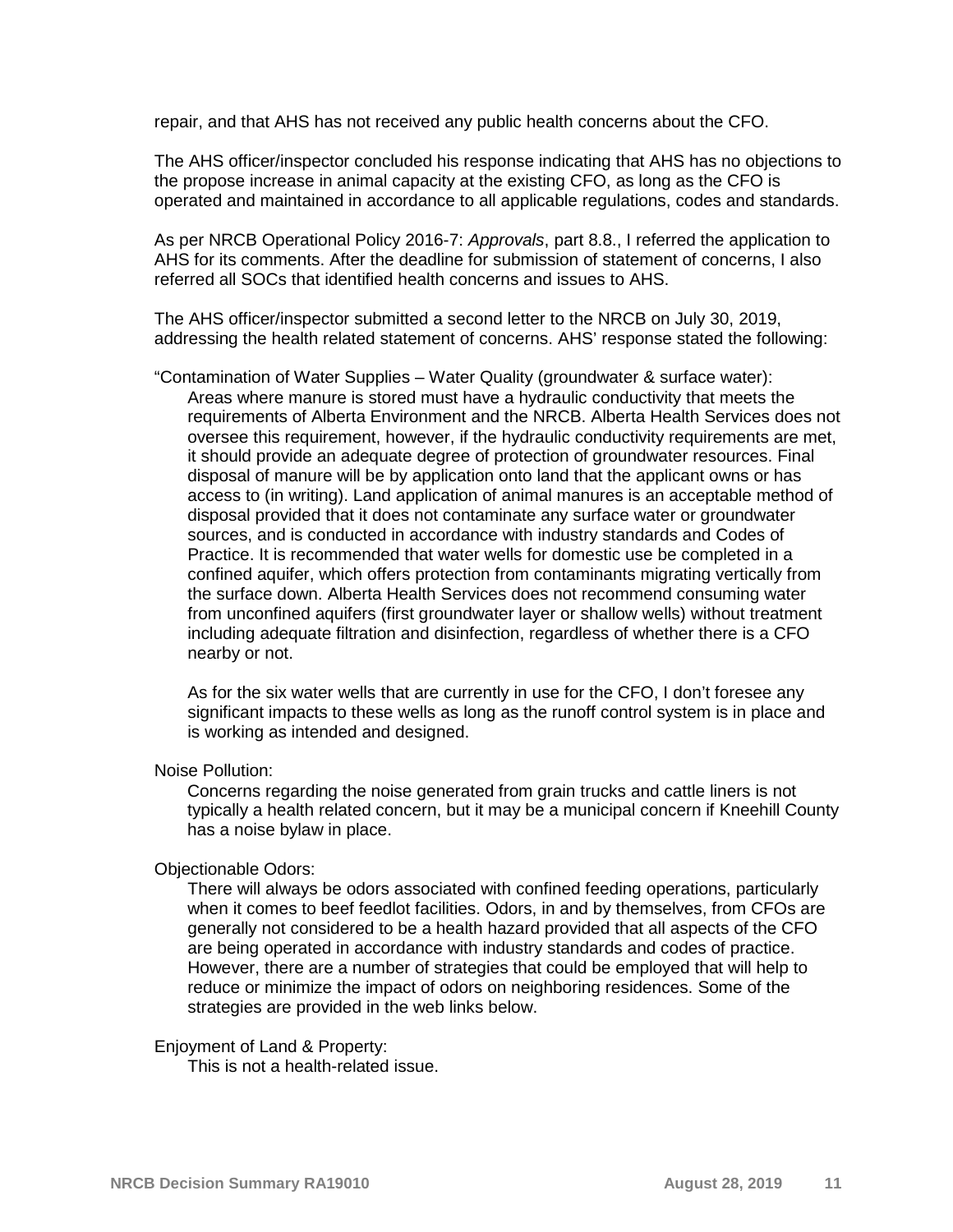Decreased Property Values:

This is not a health-related issue.

#### Loss of Water Resource – Water Quantity:

Groundwater allocation and licensing is the mandate of Alberta Environment, not of AHS. There are protocols in place to determine whether a license should be granted, and it does take into account the effect on water wells in the vicinity of the CFO. If a license is denied due to potential impact on surrounding water wells, then the proponent will have to find an alternate water source in order to sustain the CFO. Kneehill County municipal water is available in the vicinity of the CFO and this could be utilized if a water license is not granted.

#### Animal Welfare:

This is not a health related issue and is best addressed by agencies such as the SPCA.

#### Traffic and Safety:

In the area where this CFO is located, I would not consider this to be a health related issue, however, it is important that such vehicles and drivers follow the rules of the road. Driving concerns should be reported to the RCMP and to other driving enforcement agencies.

#### Property Theft and Vandalism:

This is not a health related issue.

#### Dust and Fly Control:

Dusts and flies from a CFO facility is well documented and there are a number of strategies that could be implemented, as described in the web links below. Dusts and flies from a CFO are generally not considered to present a significant health concern unless there are specific types of facilities close by such as food establishments, healthcare facilities, and the like.

Web Site links:

- 1. [https://nutrition.ansci.illinois.edu/sites/default/files/ESS803-C.pdf 2.](https://nutrition.ansci.illinois.edu/sites/default/files/ESS803-C.pdf%202)
- 2. <https://www.ag.ndsu.edu/manure/documents/nm1391.pdf>
- 3. [https://www.mla.com.au/globalassets/mla-corporate/research](https://www.mla.com.au/globalassets/mla-corporate/research-anddevelopment/program-areas/feeding-finishing-and-nutrition/manure-handbook/section3-odour-dust-and-flies-2016_07_28.pdf)[anddevelopment/program-areas/feeding-finishing-and-nutrition/manure](https://www.mla.com.au/globalassets/mla-corporate/research-anddevelopment/program-areas/feeding-finishing-and-nutrition/manure-handbook/section3-odour-dust-and-flies-2016_07_28.pdf)[handbook/section3-odour-dust-and-flies-2016\\_07\\_28.pdf](https://www.mla.com.au/globalassets/mla-corporate/research-anddevelopment/program-areas/feeding-finishing-and-nutrition/manure-handbook/section3-odour-dust-and-flies-2016_07_28.pdf)
- 4. [https://www1.agric.gov.ab.ca/\\$Department/deptdocs.nsf/all/epw12257/\\$FILE/feed](https://www1.agric.gov.ab.ca/$Department/deptdocs.nsf/all/epw12257/$FILE/feedlots.pdf) [lots.pdf](https://www1.agric.gov.ab.ca/$Department/deptdocs.nsf/all/epw12257/$FILE/feedlots.pdf) ..."

The health officer concluded his letter indicating that he spoke with Kendra Donnelly, at Korova Feeders, and she informed him that the expansion has been modified, and the total number of cattle has been reduced from 32,000 to just over 20,000. This reduction in cattle numbers from the original application is significant, and the impacts may not be as great as initially suspected (based on 32,000 cattle).

As noted in section 6 of the decision summary above, and further documented in Technical Document RA19010, the proposed CFO expansion meets all AOPA technical requirements, including: setbacks from all nearby residences; setbacks from springs,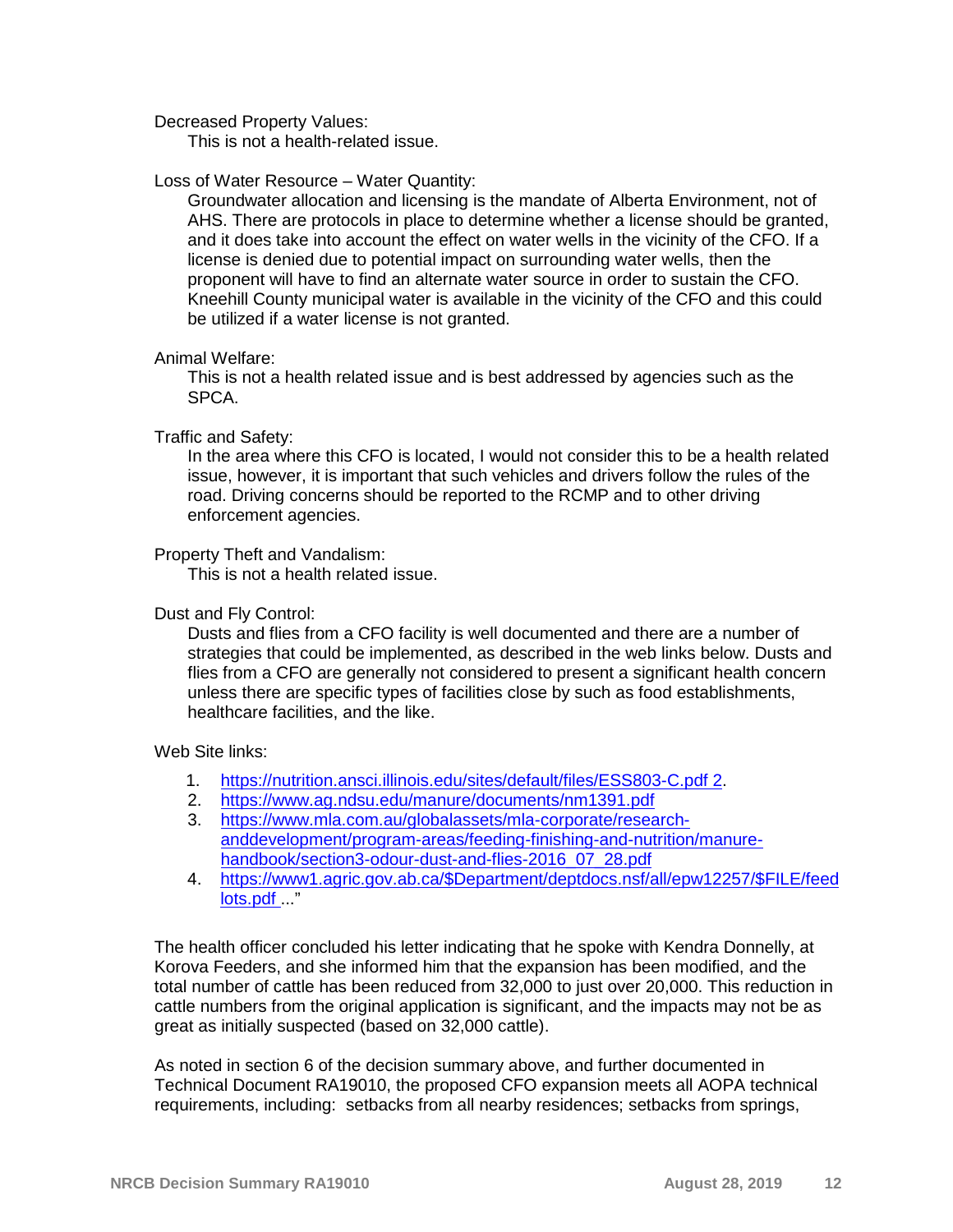common bodies of water, and water wells; having sufficient means to control surface runoff of manure; nutrient management requirements regarding the land application of manure; and groundwater protection requirements for the existing floors and liners of manure storage facilities.

AOPA and the NRCB strives to pre-empt mismanaged manure handling practices. As described above, AOPA and its regulations contain rules to protect surface water, groundwater and soils.

The NRCB compliance division can get involved if there is a risk to the environment or an inappropriate disturbance.

Throughout the application process, I have provided guidance, information and resources to Korova Feeders to facilitate their awareness of AOPA and its regulations. Their application demonstrates that they are able to meet the AOPA requirements.

**6. Animal welfare –** One of respondents was concerned with the animal welfare at the CFO.

### **Approval officer's conclusions**

Animal welfare is the responsibility of the Food Safety and Animal Welfare Division of Alberta Agriculture and Forestry, other agencies, and livestock groups. Animal welfare does not fall under AOPA and is therefore not considered as part of my review of the application. Operators are responsible for the welfare of the livestock under their care and control.

**7. Road use and traffic –** Most of the parties were concerned about an increase in heavy truck traffic on highway 575 and in the county roads. The respondents were concerned about the increase in traffic and its implications to safety (obeying traffic signs and speed limits), and the increase in dust.

#### **Approval officer's conclusions**

Traffic on highway 575 and the county roads may increase as a result of the CFO expansion. However, no concerns about a potential increase in traffic, or dust for these roads were raised by Alberta Transportation (AT), and Kneehill County which have jurisdiction over the management of these roads.

The transportation department at Kneehill County had a concern regarding the potential damage to the roads.

County road use and maintenance does not fall under AOPA and, therefore I did not consider it as part of my review of the application. Kneehill County has the jurisdiction over the management of these roads.

After the deadline for submission of statement of concerns, I forwarded all traffic concerns to Ms. Michele Buchwitz, a development and planning technologist with AT. In her response letter, Ms. Buchwitz, indicated that there is no need for a development permit from AT.

Ms. Buchwitz, also indicated that an operations engineer from the Hanna district of their department, completed an analysis of the intersection at range road 262 and highway 575,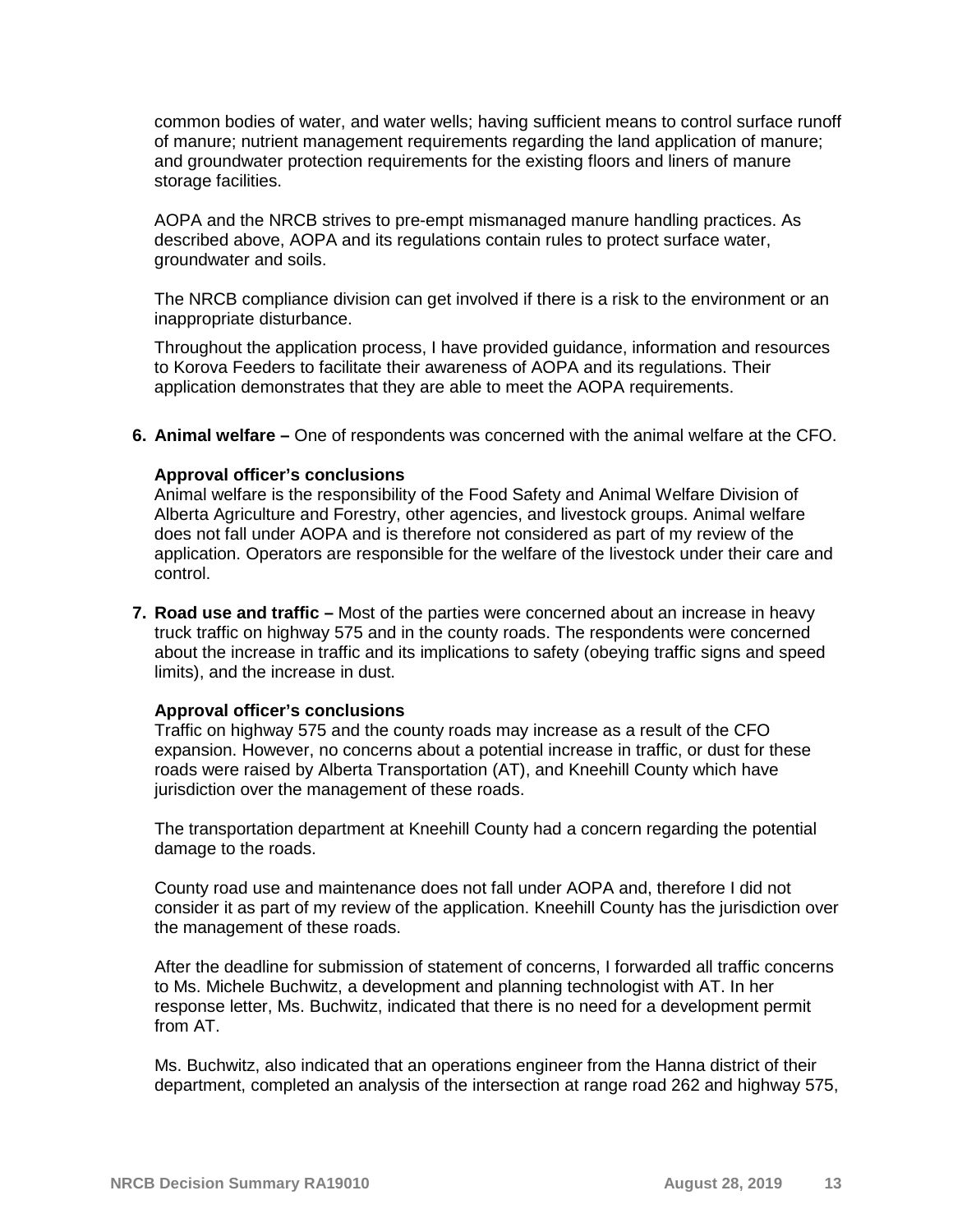and based on the information provided, regarding the increase in the number of trucks and traffic, no change or upgrade should be required for the intersection.

She concluded her letter, by indicating that AT does not foresee any problems with the proposed expansion of the feedlot.

Several board panel decisions have made it clear that traffic and road use matters are outside of the approval officer's purview under AOPA.

**8. Property values** – Several parties indicated that the CFO expansion will devalue their property.

#### **Approval officer's conclusions**

In several review decisions, the NRCB's board members have stated that concerns regarding effects on land or property values are "not a subject for [the board's] review under AOPA" or for approval officers' consideration of permit applications. According to the board, impacts on property values are a land use issue which is a "planning matter dealt with by municipalities in municipal development plans..." *Zealand Farms*, RFR 2011-02 , p. 5; see also, e.g. *Pigs R Us Inc.*, RFR 2017-11, p. 6 (stating that effects on land values are "not a relevant Board consideration when the development is consistent with the MDP's land use provisions.")

As explained in Appendix A above, Korova's application is consistent with the land use provisions of the county's MDP, which indicates that the proposed CFO expansion is an appropriate land use in the area.

**9. Transient workers** – One respondent was concerned that there will be an increase in the number of outside workers, and therefore, an increase in theft and vandalism.

#### **Approval officer's conclusions**

The safety risk to neighbours due to transient and seasonal workers is not a required consideration under AOPA. While this may relate to "effects on the community" when viewed in its broadest sense, it is my opinion that the phrase likely was intended to refer only effects from odour, water pollution, and other nuisance-type effects from manure.

At any rate, the concern is not sufficiently documented or demonstrated to warrant further consideration even if it was relevant under AOPA.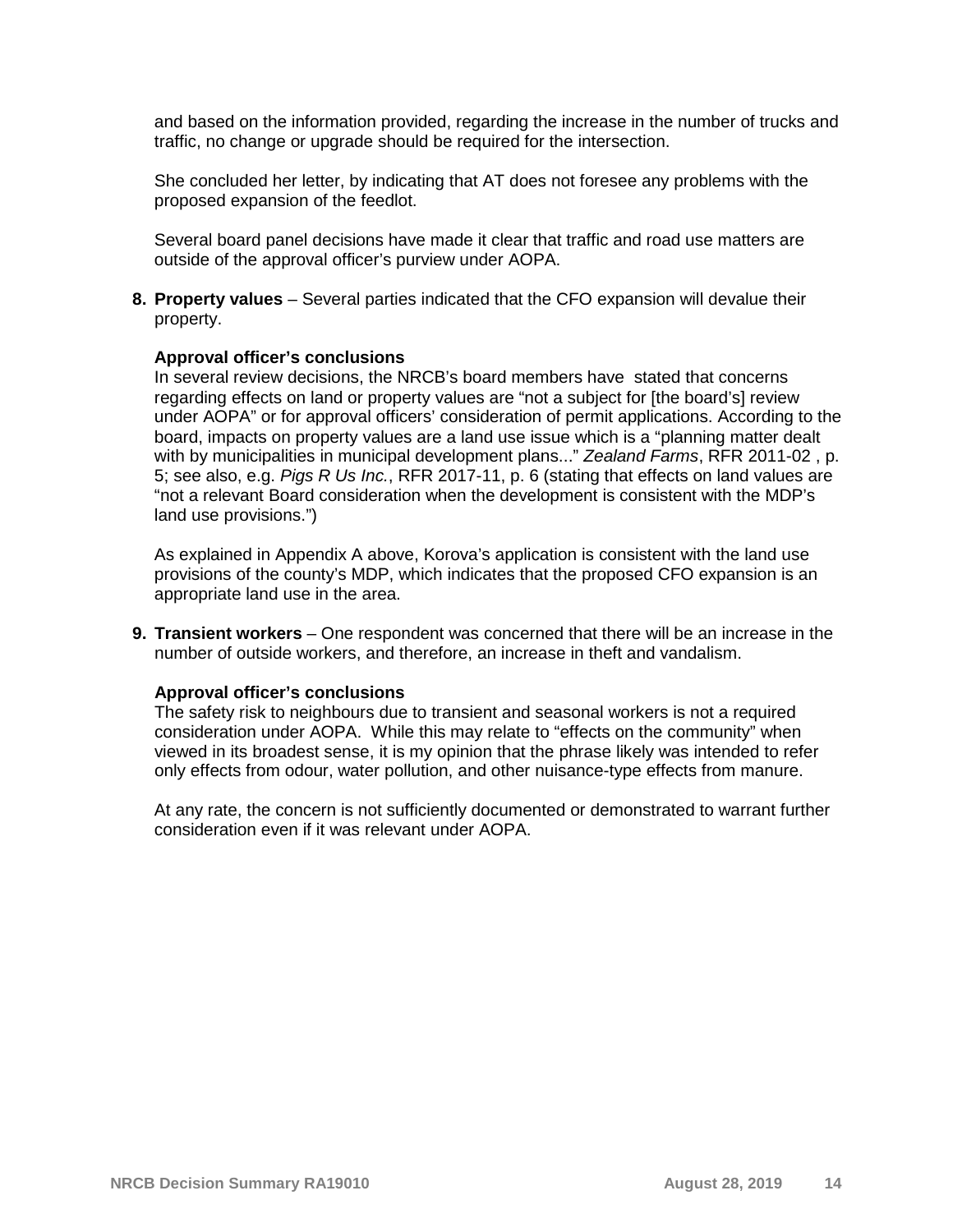# **APPENDIX C: Explanation of conditions in Approval RA19010**

Approval RA19010 includes a new condition, discussed below, and carries forward a number of conditions from Kneehill County development permit # 1939-98 (see sections 1 and 2 of this appendix).

## **a. No change in livestock numbers**

The original application stated a proposed capacity of 32,000 head of beef finishers, by increasing the animal density within the existing feedlot pens. Because the original application was to use only existing facilities, there is the potential that more livestock than the new permitted capacity of 20,600 head of beef finishers could be housed at the CFO.

To ensure that Korova Feeders does not exceed the new permitted capacity, a condition is included in Approval RA19010 stating that Korova Feeders must keep an ongoing record of the number and type of livestock on site and provide that record to the NRCB upon request.

**1. Conditions carried forward from Kneehill County Permit #1939-98** (condition numbers as included in the county's development permit)

Construction conditions #s 1, 2, 3, 7, 8, 9, 10, 14, 15, 17, 18, 19, and 21, from Kneehill County permit #1939, have been met, and are being carried forward, and are included in an appendix to the new approval.

## *Condition 16. The operation shall be in accordance with the information contained within the Application for Development Permit and all information relating thereto.*

This condition will be carried forward, and revised to reflect the NRCB's current permit drafting terminology. These type of conditions are included as general terms in all NRCB permits; and therefore, are not necessary to be included as separate conditions. Additionally, since the municipal development permit is being cancelled through this approval, this conditions is no longer relevant.

- **2. Conditions not carried forward from Kneehill County Permit #1939-98** (condition numbers as included in the county's development permit)
- *Condition 4. The minimum separation distance shall apply to the spreading of manure in the proximity of residences not occupied by the owner/employee of an intensive livestock operation. The MDS for manure spreading shall not apply if the manure is injected into the soil or permission is granted in writing by the adjacent landowner.*

This condition contains three sub conditions or sections. The first relates to MDS being applied to manure application on land near residences "not occupied by the owner/employee of an intensive livestock operation". The second states that this requirement will not apply if the manure is injected to the soil. The third is that the requirement will not apply if permission is granted in writing by the adjacent land owner.

The first sub section is more stringent than the AOPA requirements (Standards and Administration Regulation, section 24) and would normally be carried forward during a permit consolidation. Kneehill County sent a letter to the NRCB, on January 24, 2017, indicating that they are in agreement to amend the county's permit conditions relating to manure spreading setbacks to the legislated [AOPA] standards.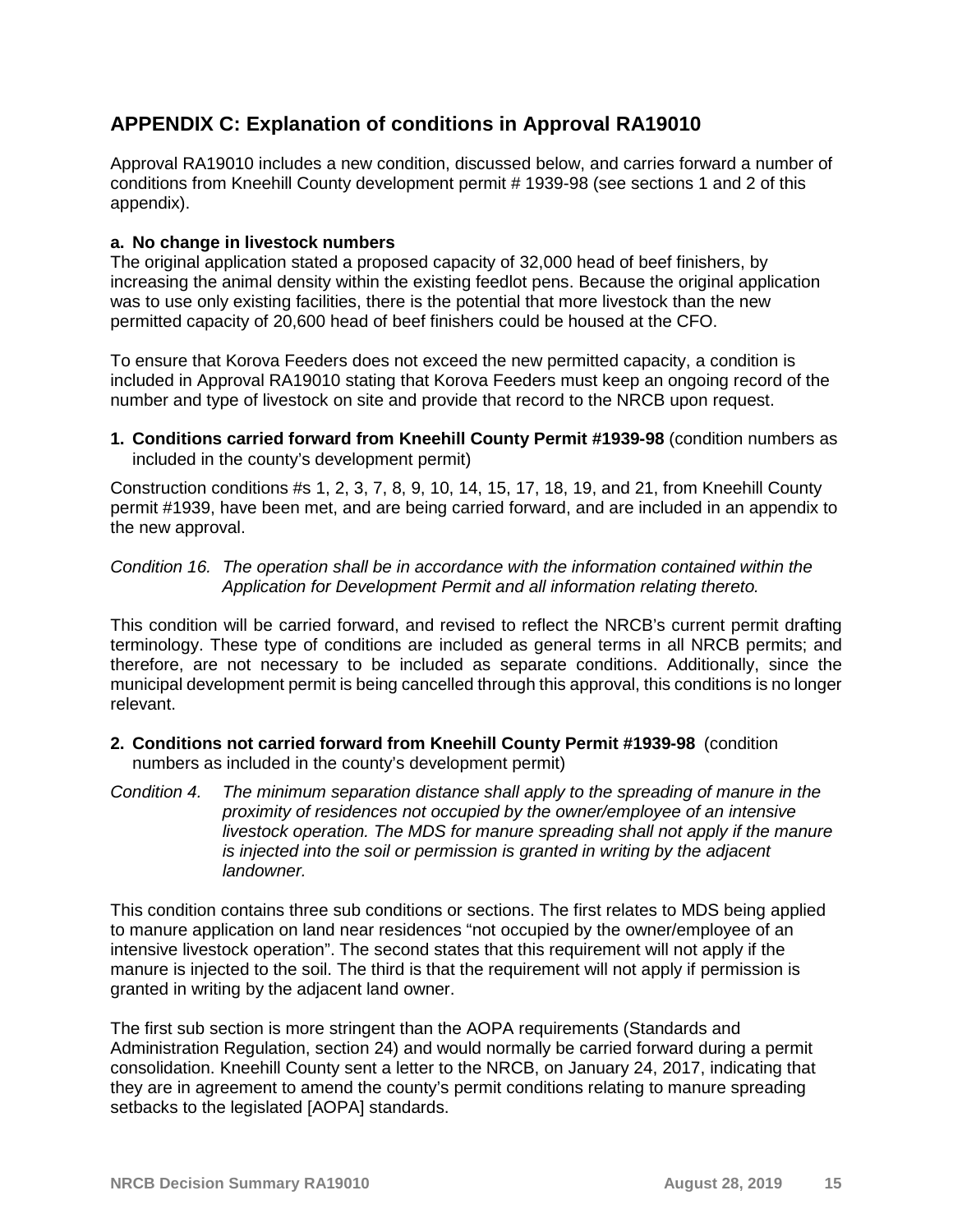The second and third subsection are equivalent to the requirements in section 24 of the Standards and administration Regulation. For these reasons, this condition, and sub conditions, will be rewritten as the statement in AOPA permits, where the permit holder shall comply with the requirements of AOPA and the regulations passed pursuant to that act.

*Condition 5. Spreading of manure shall not be less than one mile (1.6 km) from the nearest boundary of a multi-parcel country residential or hamlet (category 2 C of P), or an urban municipality (Category 3 C of P).*

As discussed in condition 4 (above), this condition is more stringent than AOPA requirements. However, as noted above, the county's letter issued in 2017, merits the condition being rewritten as the standard permit term which states: *the permit holder shall comply with the requirements of the Agricultural Operation Practices Act (AOPA) and the regulations passed pursuant to that act*.

*Condition 6. Spreading of manure shall be no less than 400 feet (122 m) from a water course or water body which is not entirely surrounded by the parcel of land, unless suitable containment facilities are constructed to the satisfaction of the development officer. C of P section 3.*

Again, as discussed above (conditions 4 and 5), this condition is more stringent than AOPA requirements. Based on the county's response noted above and the county's explanation that they are satisfied that the legislated manure spreading setbacks are sufficient for manure spreading requirements, as discussed above, this condition will be rewritten as the standard permit term which states: *the permit holder shall comply with the requirements of the Agricultural Operation Practices Act (AOPA) and the regulations passed pursuant to that act.*

*Condition 11. Land application of animal manure shall consider meteorological, topographical, soil conditions and application time and rate to avoid watercourse or groundwater contamination. The sustainable use of manure shall include the total crop management system. To keep with recommended application rates, sufficient land must be available for spreading. The use of acceptable methods of incorporation in to the soil within 48 hours of application*

This condition is equivalent to sections 22 through 25 and 27 of the Standards and Administration Regulation. As such, this condition will not be carried forward as written, rather it will be re-written as a general term that states *the permit holder shall comply with the requirements of the Agricultural Operation Practices Act (AOPA) and the regulations passed pursuant to that act.* 

*Condition 12. The operator shall ensure that the manure stays on the lands on which it was disposed;* 

This condition is equivalent to AOPA requirements (sections 24(4) and 27(1), Standards and Administration Regulation) and will therefore not be carried forward.

*Condition 13. Dead animals shall be properly handled, stored and/or disposed of within 48 hours of death to minimize odours, flies, transmission of disease and threat of pollution.*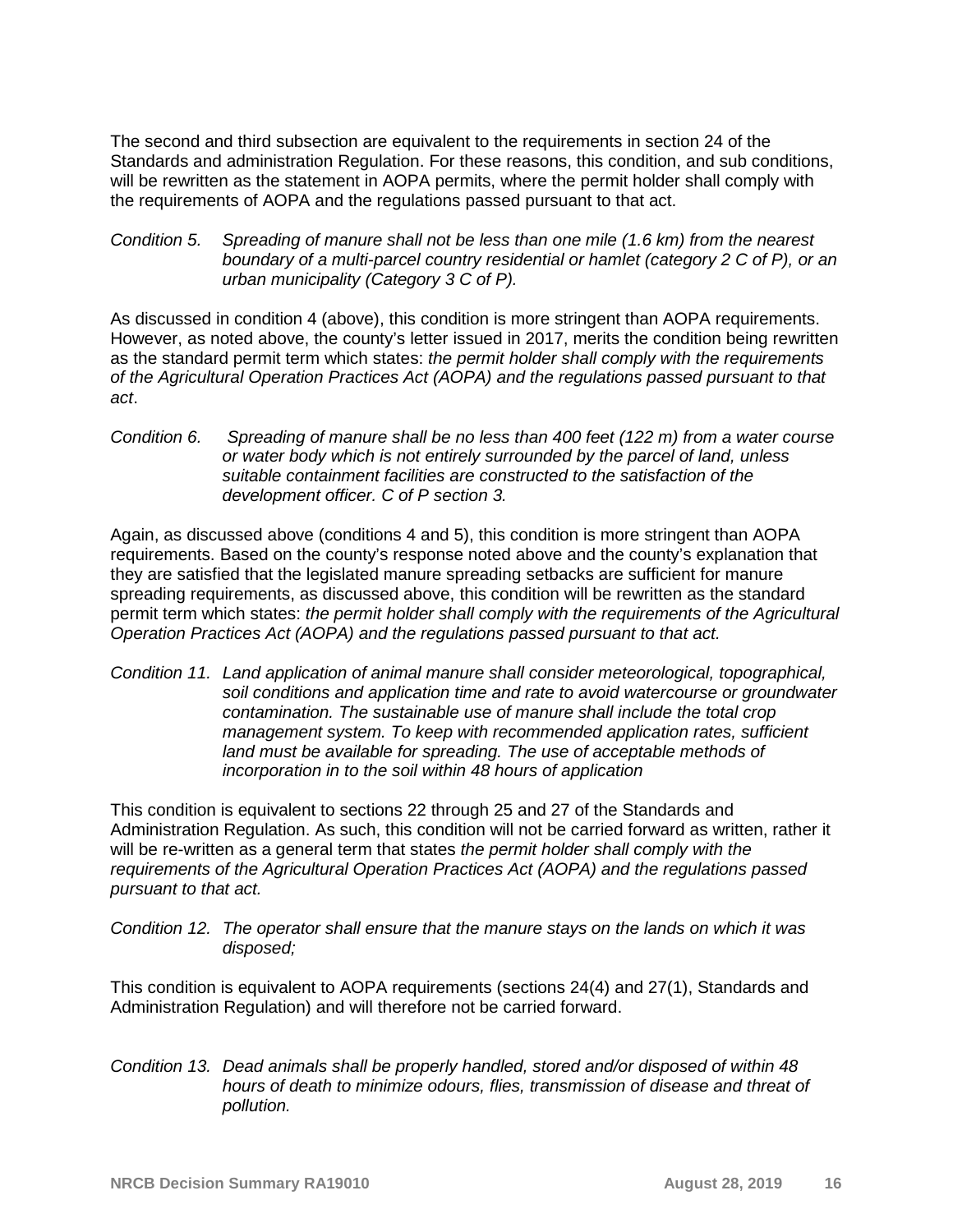The disposal of dead animals is directly regulated by Alberta Agriculture and Forestry under the *Animal Health Act*. Concurrent oversight of dead animal disposal under AOPA would be inefficient and might lead to inconsistent approaches (in addition, the requirements in these regulations arguably provide an appropriate benchmark for defining "acceptable" disposal practices).

This condition has none of the prescribed regulatory distance setbacks, terms, or definitions, as provided in the *Animal Health Act*; and it is arguably less stringent than existing regulations. For these reasons, and pursuant to the NRCB policies referenced above, this condition will not be carried forward. (See Operational Policy 2016-1: *Amending Municipal Permit Conditions,* section 2.1 and *Conditions related to dead animal disposal,* section 2.2.4.)

## *Condition 20. Regular soil testing is recommended to monitor levels of nutrients, especially phosphorus as this nutrient has been found to accumulate if application rates are based solely on crop nitrogen requirements, as per Alberta Agriculture.*

This condition will be not be carried forward because it does not provide any guidance in terms of phosphorus limits and is therefore not enforceable. Nonetheless, AOPA has requirements to protect soil, groundwater, and surface water from excessive application of manure. These include soil testing requirements, soil salinity limits, nitrate-nitrogen limits, and setbacks from water bodies, water wells, and residences. Operators are required to keep manure spreading and soil sampling records for five years and must provide them to the NRCB upon request. This condition is therefore redundant and will not be carried forward.